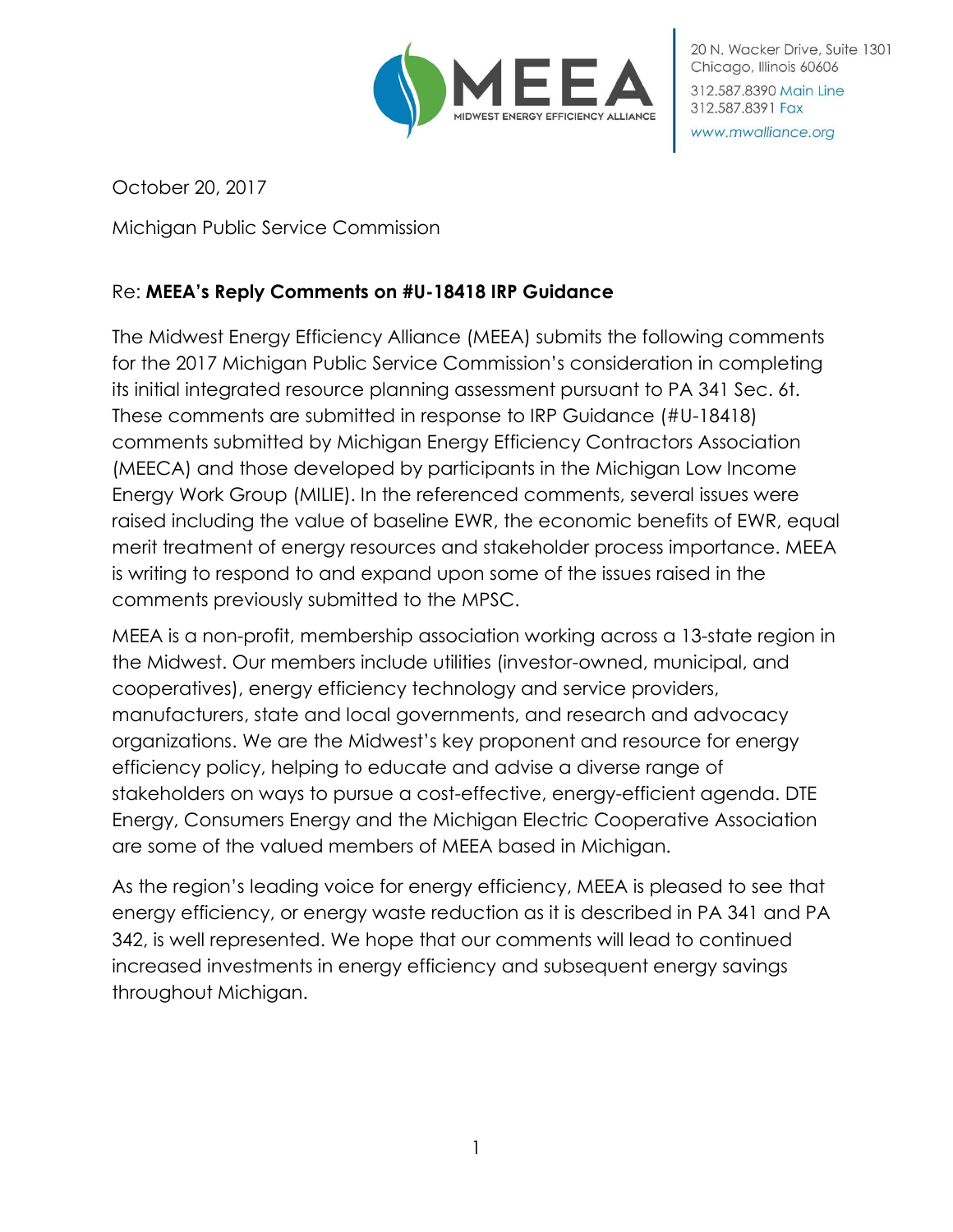

20 N. Wacker Drive, Suite 1301 Chicago, Illinois 60606 312.587.8390 Main Line 312.587.8391 Fax www.mwalliance.org

#### **Energy Waste Reduction in Integrated Resource Planning**

The goal in IRP planning, within Michigan's existing statutory and regulatory framework, is to arrive at the most reliable, achievable and cost-effective suite of energy resources over the planning period timeframe and to position the state for successful supply mix longevity beyond the immediate timeframe. The MPSC's current guidance incorporates a baseline EWR target, marking EWR as a policy certainty. This is important as it signals to all involved in the process that EWR will be accounted for over the next five years of planning and resource allocation, in turn informing the various other rate case, EWR plan and CON processes going forward.

Separately, the #U-18418 draft guidance document (Section X(11)) also directs energy providers to consider all supply and demand-side resource options on equal merit. As an example, utilities in Indiana and Minnesota identify bundles or "power plant" alternatives comprised of energy efficiency measures/programs that provide a path to redistributing a power-plant equivalent amount of energy elsewhere. Incorporation of energy waste reduction within each of the scenarios will ensure energy efficiency portfolios are weighed against generation as part of the holistic IRP process. The cost-effectiveness of energy efficiency *programs* is often the result of lower-cost measures balancing out higher-cost measures, not on the cost-effectiveness of individual measures.<sup>1</sup> Basing selection on measure-level cost-effectiveness could be leaving savings on the table that could be achieved with a well-designed portfolio of programs. Coupled with the baseline EWR, the energy efficiency bundles set up apples-to-apples competition of supply-side resources. After all, the resulting IRP should be the most cost-effective, as well as reliable, suite of energy resources to meet customer demand.

 $\overline{a}$ 

<sup>1</sup> As the Regulatory Assistance Project points out, "although the achievable framework is useful from a practical standpoint, too often projections of achievable savings are seen as precise forecasts or even upper limits on what level of demand reduction can be attained through energy efficiency initiatives… Other factors, such as effective program design and the strength of motivation on the part of the utility, can significantly influence what level of savings will ultimately be realized." Kramer, C. and Reed, G. 2012. Ten Pitfalls of Potential Studies. Burlington, VT: Regulatory Assistance Project. Accessed at [http://www.raponline.org/knowledge](http://www.raponline.org/knowledge-center/ten-pitfalls-of-potential-studies/)[center/ten-pitfalls-of-potential-studies/](http://www.raponline.org/knowledge-center/ten-pitfalls-of-potential-studies/)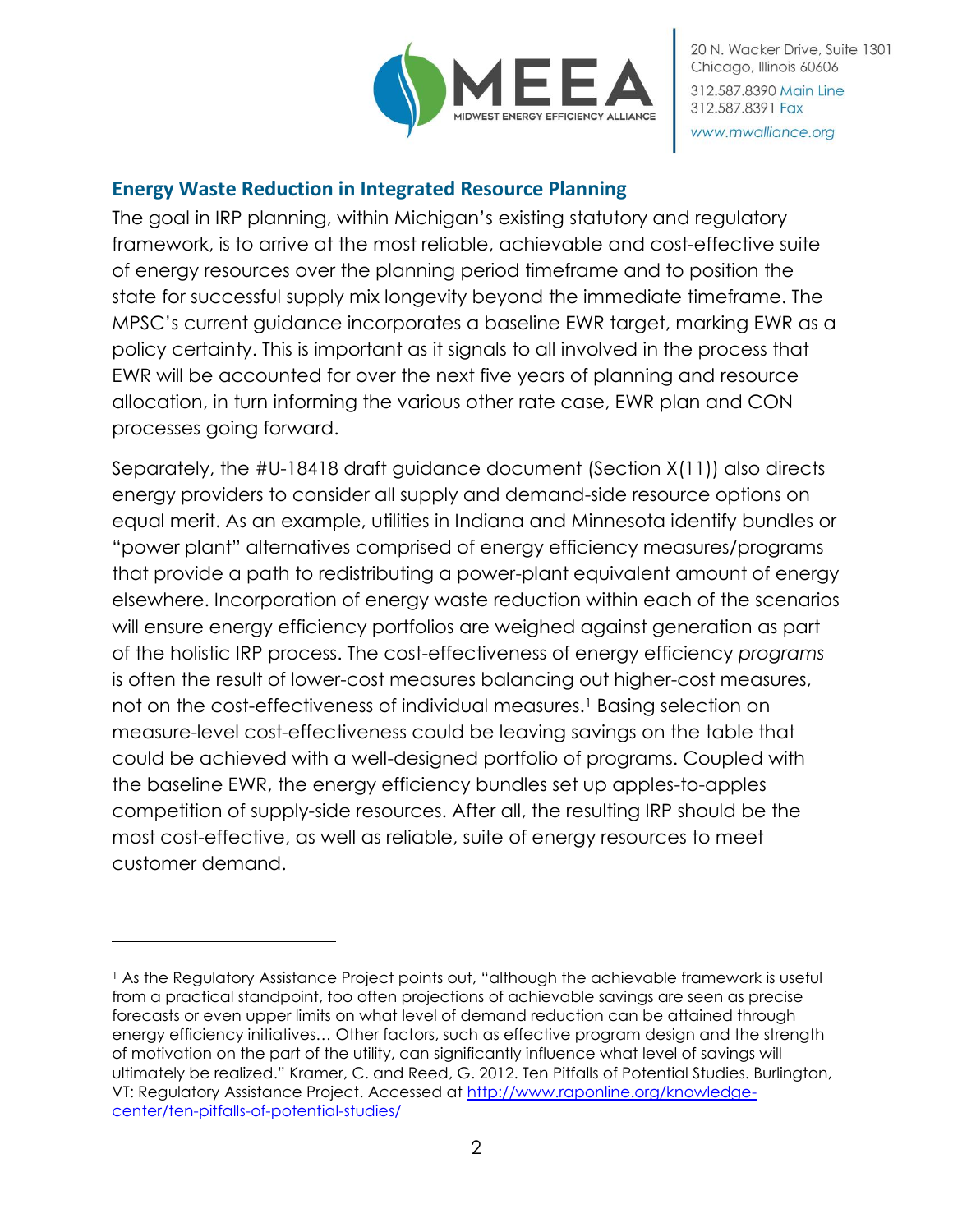

Lastly, and in response to the MILIE comments referencing those measures that do not need to meet cost effectiveness testing (low-income program offerings pursuant to PA 342 Sec. 71(4)(g)), the MPSC's guidance should develop an approach to account for these programs separately, to either prioritize those offerings as a baseline consideration or otherwise incorporate them in the bundles of EWR that will compete with other supply-side resources beyond the baked-in EWR target baseline. Since low-income measures are not required to be cost-effective, it might be possible to incorporate them without hindering an otherwise cost-effective EWR bundle's ability to compete against less costeffective supply-side resources. Identifying and committing resources to this sector will aid the entire state's energy system by shoring up leaky affordable housing to reduce the state' s baseload energy demand.

## **Energy Efficiency in Michigan**

 $\overline{a}$ 

The ramp-up of ratepayer funded energy efficiency programs since the EO standard went into effect has been dramatic – annual electricity savings have tripled since 2009. With increased savings, come significant benefits for every customer class. As a result of the 2015 Energy Optimization Plans, for every \$1 spent on energy efficiency in Michigan, residents and businesses will realize \$4.35 in benefits.2 The calculated benefits include energy- and capacity-related avoided costs such as the cost of building new generation, transmission and distribution facilities.

At \$17 per megawatt hour, energy efficiency is nearly four times cheaper than new natural gas and coal fired power plants and two times cheaper than wind generation.<sup>3</sup> Moreover, the value of energy efficiency in avoided costs and the staving off new generation cannot be overstated. Accordingly, it will be critically important that energy efficiency is properly factored into Michigan's Integrated Resource Plan process, as both a demand-side and supply-side resource.

<sup>2</sup> Licensing and Regulatory Affairs (LARA), 2016 Report on Energy Optimization Programs and Cost-effectiveness of PA 295 Standards, Michigan Public Service Commission (2016). pg. 1. <sup>3</sup> Billingsley, et. al, The Program Administrator Cost of Saved Energy for Utility Customer-Funded Energy Efficiency Programs, Lawrence Berkeley National Laboratory - Environmental Energy Technologies Division (March 2014).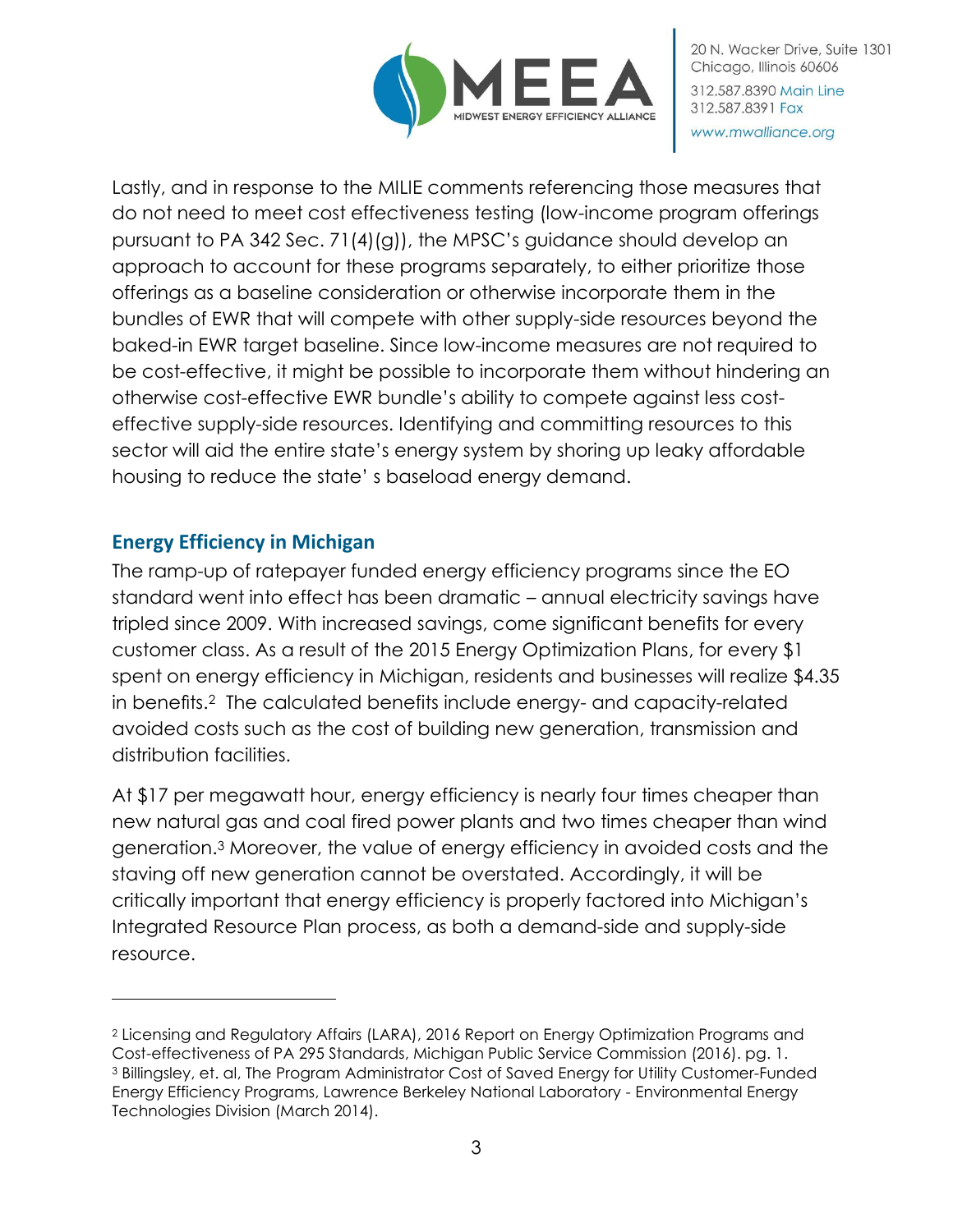

20 N. Wacker Drive, Suite 1301 Chicago, Illinois 60606 312,587,8390 Main Line 312.587.8391 Fax www.mwalliance.org

#### **Economic Impact of Energy Waste Reduction**

MEECA raised the economic value of lifecycle savings and walked through recent reports of current energy efficiency industry employment figures. In fact, energy efficiency investments will continue to create jobs across an array of sectors in Michigan (not just energy efficiency jobs) and increase incomes in the Michigan. Analysis conducted by The Cadmus Group concluded that the economic impacts of energy efficiency investments persist, providing positive returns for Michigan residents and businesses long after the utilities' initial investments.<sup>4</sup> Over the entire 25-year study period, the 2014 energy efficiency programs alone are estimated to create more than 15,200 jobs, increase net statewide income by nearly \$1.4 billion, add nearly \$2 billion of total value to the state's economy and generate approximately \$3.2 billion in net sales. It behooves the entire state to invest in energy waste reduction for these reasons, as well as supply mix diversity, supply mix longevity and keeping energy prices low, among other things.

#### **Stakeholder Process**

In MEECA's and MILIE's comments, references were made to the stakeholder process with each noting a desire for MPSC clarity on what should be included in a robust stakeholder IRP process going forward. IRP processes can be very complicated and technical. MEEA supports a process that incorporates customer feedback, in addition to that of intervenors, to keep the utilities apprised of customer concerns regarding the continued delivery of costeffective and reliable energy resources.

There are many helpful examples throughout the Midwest. For instance, in Indiana, "A customer or interested party may comment on an IRP submitted to the commission."<sup>5</sup> Indiana also affords flexibility on the part of utilities to hold advisory group (stakeholder) meetings, but they also "provide an opportunity for public participation in a timely manner that may affect the outcome of the utility resource planning efforts."<sup>6</sup> Similarly, in Minnesota, "Parties and other

 $\overline{a}$ 

<sup>4</sup> Bicknell, Charles, et.al, The Economic Impacts of Energy Efficiency in the Midwest. The Cadmus Group, Inc. October 2016.

 $5$  170 IAC 4-7-2 (g).

<sup>6</sup> 170 IAC 4-7-2 (h)(B).